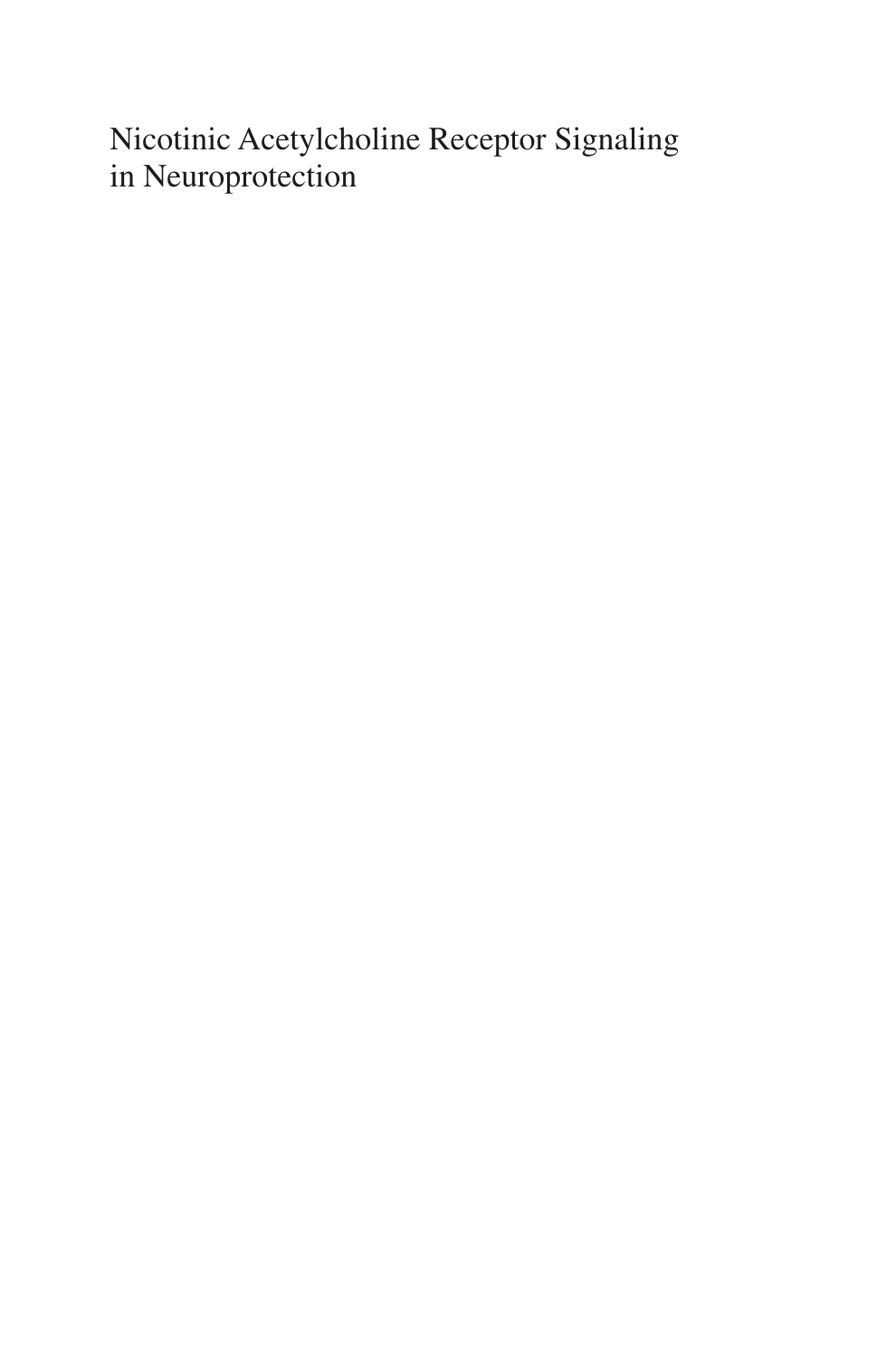Akinori Akaike • Shun Shimohama Yoshimi Misu Editors

## Nicotinic Acetylcholine Receptor Signaling in Neuroprotection

**OPEN** 

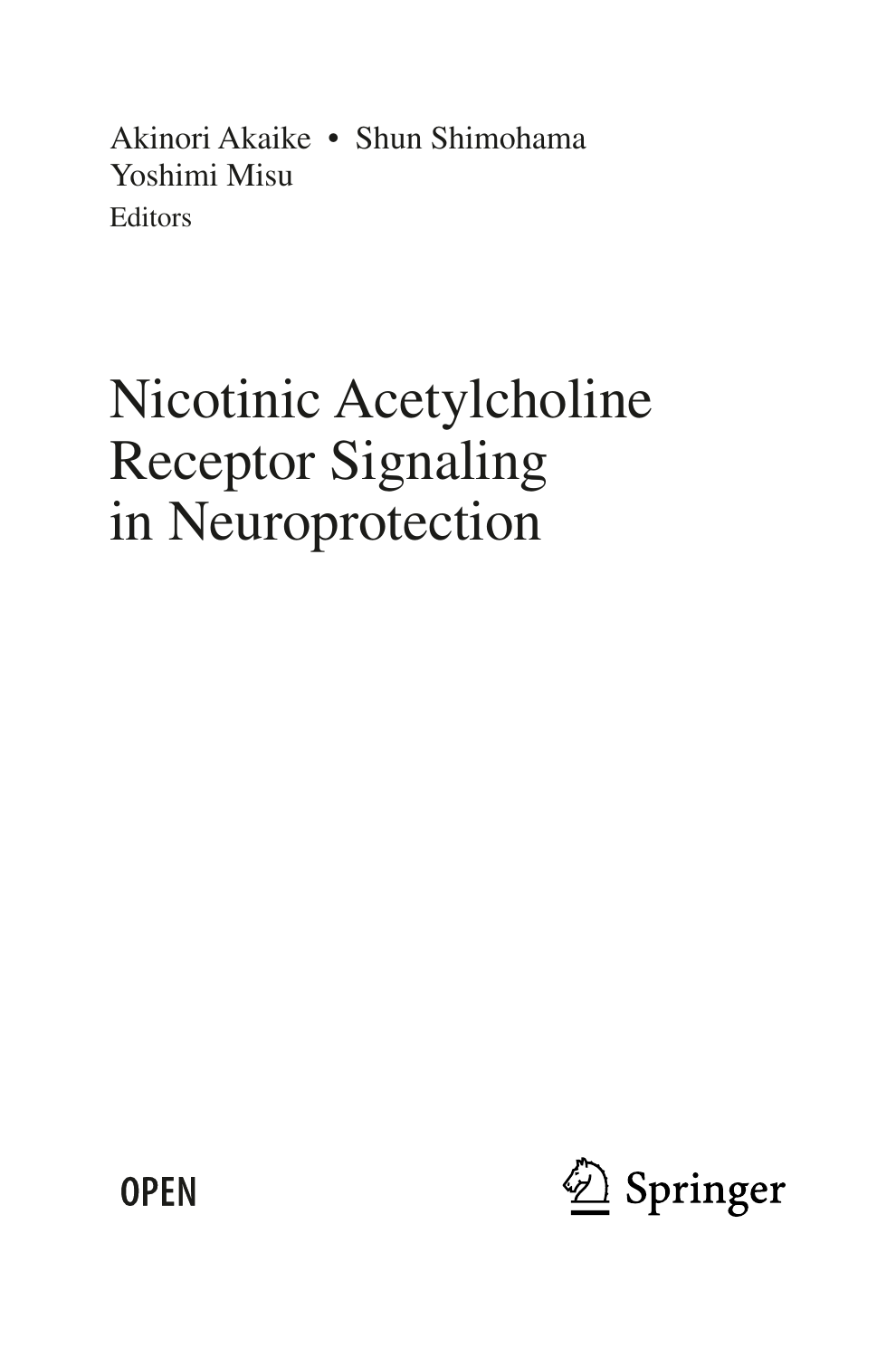*Editors* Akinori Akaike Department of Pharmacology, Graduate School of Pharmaceutical Sciences Kyoto University Kyoto, Japan

Wakayama Medical University Wakayama, Japan

Yoshimi Misu Graduate School of Medicine Yokohama City University Yokohama, Kanagawa, Japan Shun Shimohama Department of Neurology, School of Medicine Sapporo Medical University Sapporo, Hokkaido, Japan



ISBN 978-981-10-8487-4 ISBN 978-981-10-8488-1 (eBook) <https://doi.org/10.1007/978-981-10-8488-1>

Library of Congress Control Number: 2018936753

© The Editor(s) (if applicable) and The Author(s) 2018. This book is an open access publication. **Open Access** This book is licensed under the terms of the Creative Commons Attribution 4.0 International License (http://creativecommons.org/licenses/by/4.0/), which permits use, sharing, adaptation, distribution and reproduction in any medium or format, as long as you give appropriate credit to the original author(s) and the source, provide a link to the Creative Commons license and indicate if changes were made.

The images or other third party material in this book are included in the book's Creative Commons license, unless indicated otherwise in a credit line to the material. If material is not included in the book's Creative Commons license and your intended use is not permitted by statutory regulation or exceeds the permitted use, you will need to obtain permission directly from the copyright holder.

The use of general descriptive names, registered names, trademarks, service marks, etc. in this publication does not imply, even in the absence of a specific statement, that such names are exempt from the relevant protective laws and regulations and therefore free for general use.

The publisher, the authors and the editors are safe to assume that the advice and information in this book are believed to be true and accurate at the date of publication. Neither the publisher nor the authors or the editors give a warranty, express or implied, with respect to the material contained herein or for any errors or omissions that may have been made. The publisher remains neutral with regard to jurisdictional claims in published maps and institutional affiliations.

Printed on acid-free paper

This Springer imprint is published by the registered company Springer Nature Singapore Pte Ltd. The registered company address is: 152 Beach Road, #21-01/04 Gateway East, Singapore 189721, Singapore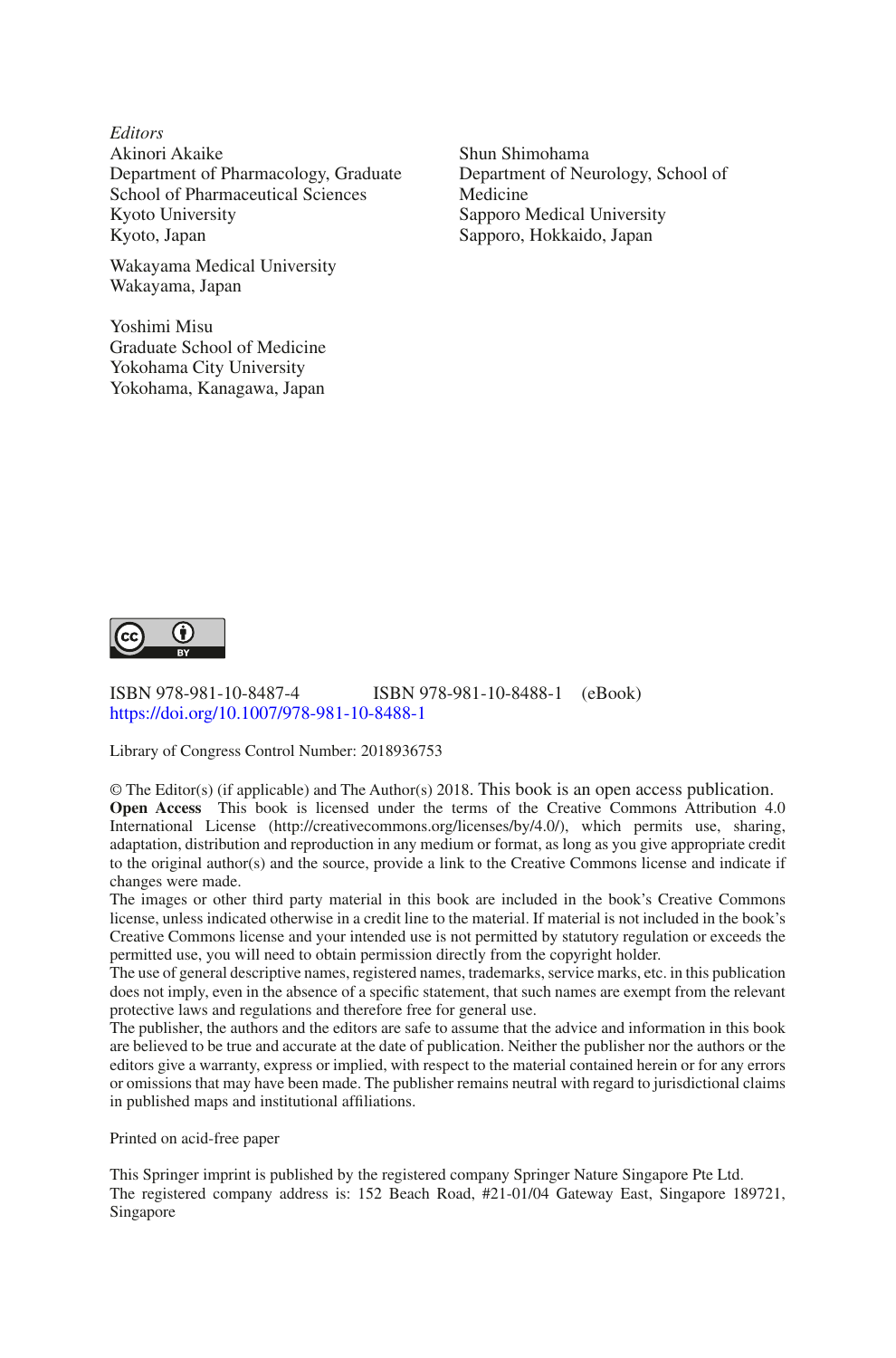## **Preface**

Nicotinic acetylcholine receptors (nAChRs) are typical ligand-gated ion channels that evoke cation-selective currents across the plasma membrane. On exposure to agonists, nAChR exists in an active, open state, and elicits rapid depolarization of neurons. In addition to acute ionic responses, it has been widely recognized that nAChRs mediate long-term modification of cell functions. Persistent stimulation of nAChRs for a longer period occurs during habitual tobacco smoking as well as during acetylcholinesterase (AChE) inhibitor therapy for Alzheimer's disease. Longterm tobacco smoking, nicotine application, or exposure to AChE inhibitors induces upregulation of nAChRs and, in most cases, facilitates cellular responses. Such long-term nAChR stimulation contributes to the elaboration of complex intracellular signals, resulting in functional changes in cells expressing nAChRs in the central nervous system (CNS). The concept of nAChRs as ligand-gated ion channels generating rapid ionic currents is likely to be supplemented with more complex mechanisms, in which nAChRs are important elements triggering intracellular signaling toward gradual alteration of cellular functions. Neuroprotection is one of the major effects of gradual functional modification induced by nicotine and AChE inhibitors including donepezil, which is used in the treatment of Alzheimer's disease.

The goal of this book is to describe current knowledge on roles and mechanisms of signal transduction triggered by nAChR stimulation in neuroprotection against toxic effects of risk factors of neurodegenerative diseases. The major topic of this book is neuroprotection mediated by nAChRs in neurodegenerative diseases such as Alzheimer's disease. Authors of this book are members of research projects supported by the Smoking Research Foundation (SRF), Japan. The SRF project titles are "Functional changes induced by long-term stimulation of nAChRs," "Brain nicotinic acetylcholine receptors and Alzheimer's disease – for the proposal of innovative therapeutic strategies," and "Smoking and nervous system." The authors acknowledge support over many years from SRF.

In response to rapidly evolving areas in clinical and laboratory neuropharmacology and neurochemistry, we provide an in-depth coverage of nAChR-mediated neuroprotection in basic research and of future developments in clinical application of effective neuroprotective strategies in neurodegenerative diseases. We hope that our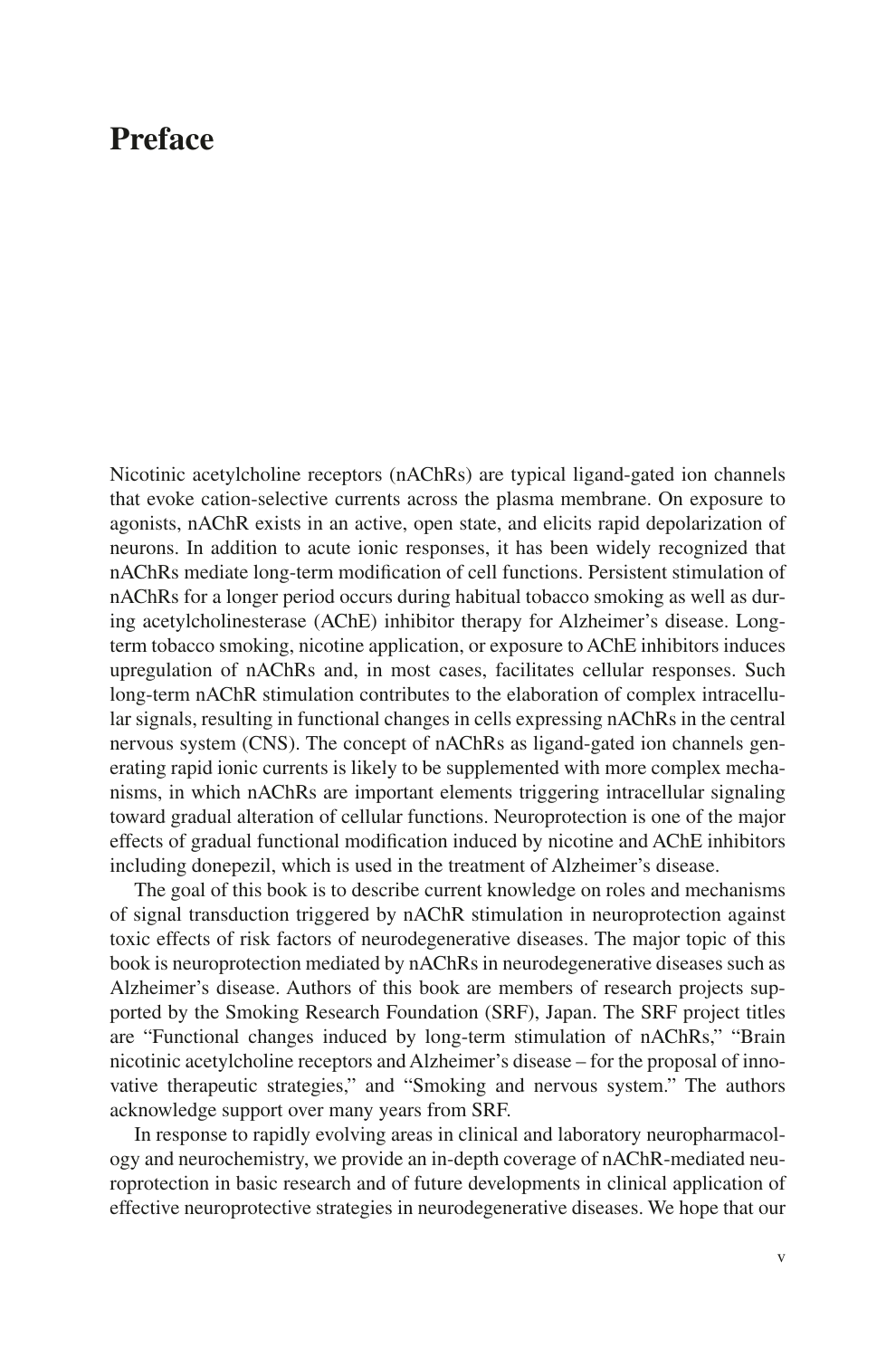work will result in an increased interest in the fascinating subject of nicotinic neuroprotection signaling in the CNS.

Yokohama, Japan

Kyoto, Japan Akinori Akaike<br>Sapporo, Japan Akinori Akaike<br>Shun Shimohama Sapporo, Japan Shun Shimohama<br>Yokohama, Japan Shun Shimohama<br>Yoshimi Misu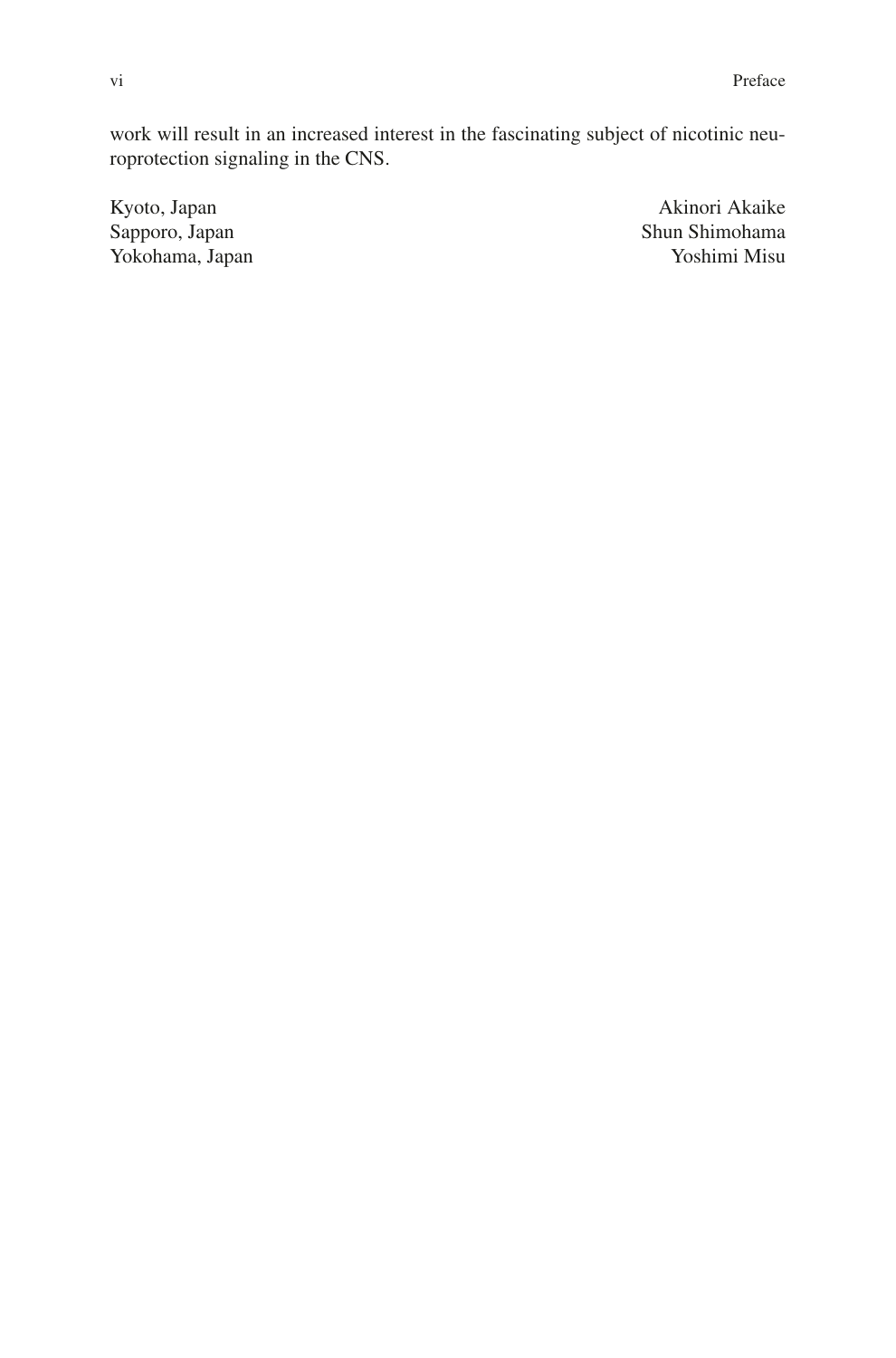## **Acknowledgement**

We appreciate the kind support of grants listed below.

Chapter [1,](https://doi.org/10.1007/978-981-10-8488-1_1) a Grant-in-Aid for Scientific Research (KAKENHI) from the Japan Society for the Promotion of Science (JSPS) and a grant from the Smoking Research Foundation (SRF), Japan.

Chapter [2,](https://doi.org/10.1007/978-981-10-8488-1_2) a Grant-in-Aid for center of excellence (COE) projects by Ministry of education, culture, sports, science and technology (MEXT), Japan titled "Center of excellence for molecular and gene targeting therapies with micro-dose molecular imaging modalities", KAKENHI from JSPS, a grant from SRF and Nagai Memorial Research Scholarship from the Pharmaceutical Society of Japan.

Chapter [3,](https://doi.org/10.1007/978-981-10-8488-1_3) support of the Life Science Research Laboratory, University of Fukui, KAKENHI from JSPS and a grant from SRF.

Chapter [4](https://doi.org/10.1007/978-981-10-8488-1_4), KAKENHI from JSPS, a grant from SRF and a grant from the Naito Foundation of Japan.

Chapter [5,](https://doi.org/10.1007/978-981-10-8488-1_5) a grant from SRF. The authors of this chapter also thank Dr. Aldric T. Hama for his careful editing of the manuscript.

Chapter [6](https://doi.org/10.1007/978-981-10-8488-1_6), KAKENHI from JSPS, a Challenging Exploratory Research grant from the JSPS, a Research on Regulatory Science of Pharmaceuticals and Medical Devices grant from the Japan Agency for Medical Research and Development (AMED), a grant from SRF and a grant from the Kobayashi International Foundation.

Chapter [7](https://doi.org/10.1007/978-981-10-8488-1_7), KAKENHI from JSPS and a grant from SRF.

Chapter [8](https://doi.org/10.1007/978-981-10-8488-1_8), KAKENHI from JSPS and a grant from SRF.

Chapter [9,](https://doi.org/10.1007/978-981-10-8488-1_9) KAKENHI from JSPS, a Project of Translational and Clinical Research Core Centers from AMED and a grant from SRF.

Chapter [10](https://doi.org/10.1007/978-981-10-8488-1_10), KAKENHI from JSPS and a grant from SRF.

Many sincere thanks to Emmy Lee and Selvakumar Rajendran, editors at Springer Nature.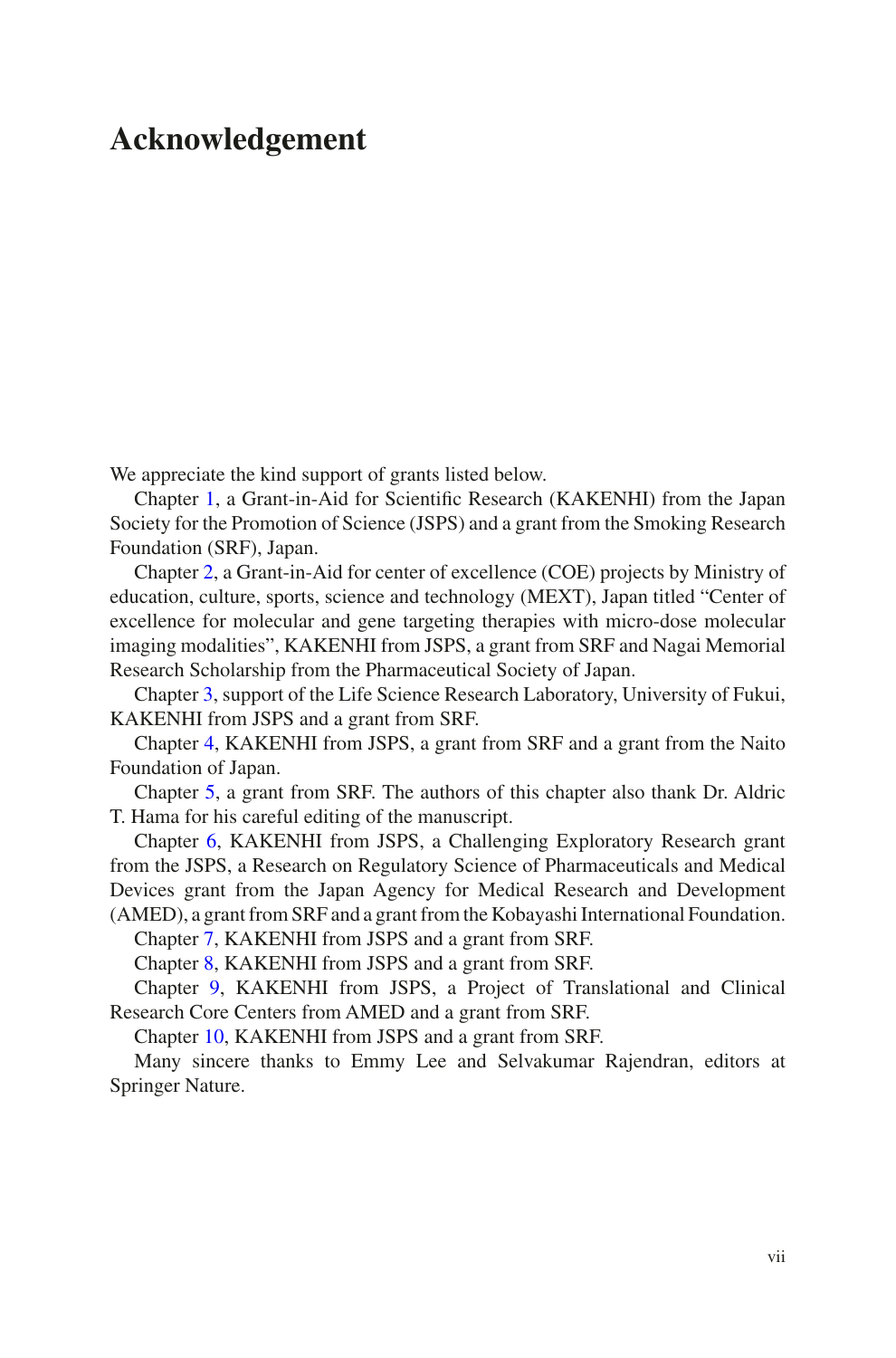## **Contents**

| $\mathbf{1}$         | Akinori Akaike and Yasuhiko Izumi                                                                                                                                                                                                                                                                                                                                                                                        | $\mathbf{1}$ |
|----------------------|--------------------------------------------------------------------------------------------------------------------------------------------------------------------------------------------------------------------------------------------------------------------------------------------------------------------------------------------------------------------------------------------------------------------------|--------------|
| $\mathbf{2}$         | <b>In Vivo Imaging of Nicotinic Acetylcholine Receptors</b><br>Masashi Ueda, Yuki Matsuura, Ryosuke Hosoda, and Hideo Saji                                                                                                                                                                                                                                                                                               | 17           |
| 3                    | <b>A New Aspect of Cholinergic Transmission</b><br>Ikunobu Muramatsu, Takayoshi Masuoka, Junsuke Uwada,<br>Hatsumi Yoshiki, Takashi Yazama, Kung-Shing Lee, Kiyonao Sada,<br>Matomo Nishio, Takaharu Ishibashi, and Takanobu Taniguchi                                                                                                                                                                                   | 45           |
| $\blacktriangleleft$ | <b>Nicotinic Acetylcholine Receptor Signaling:</b><br>Toshiaki Kume and Yuki Takada-Takatori                                                                                                                                                                                                                                                                                                                             | 59           |
| 5                    | <b>Regulation by Nicotinic Acetylcholine Receptors</b><br>of Microglial Glutamate Transporters: Role of Microglia<br>Norimitsu Morioka, Kazue Hisaoka-Nakashima,<br>and Yoshihiro Nakata                                                                                                                                                                                                                                 | 73           |
| 6                    | <b>Shati/Nat8l and N-acetylaspartate (NAA) Have Important</b><br><b>Roles in Regulating Nicotinic Acetylcholine Receptors</b><br>in Neuronal and Psychiatric Diseases<br>in Animal Models and Humans<br>Atsumi Nitta, Hiroshi Noike, Kazuyuki Sumi, Hajime Miyanishi,<br>Takuya Tanaka, Kazuya Takaoka, Miyuki Nagakura,<br>Noriyuki Iegaki, Jin-ichiro Kaji, Yoshiaki Miyamoto,<br>Shin-Ichi Muramatsu, and Kyosuke Uno | 89           |